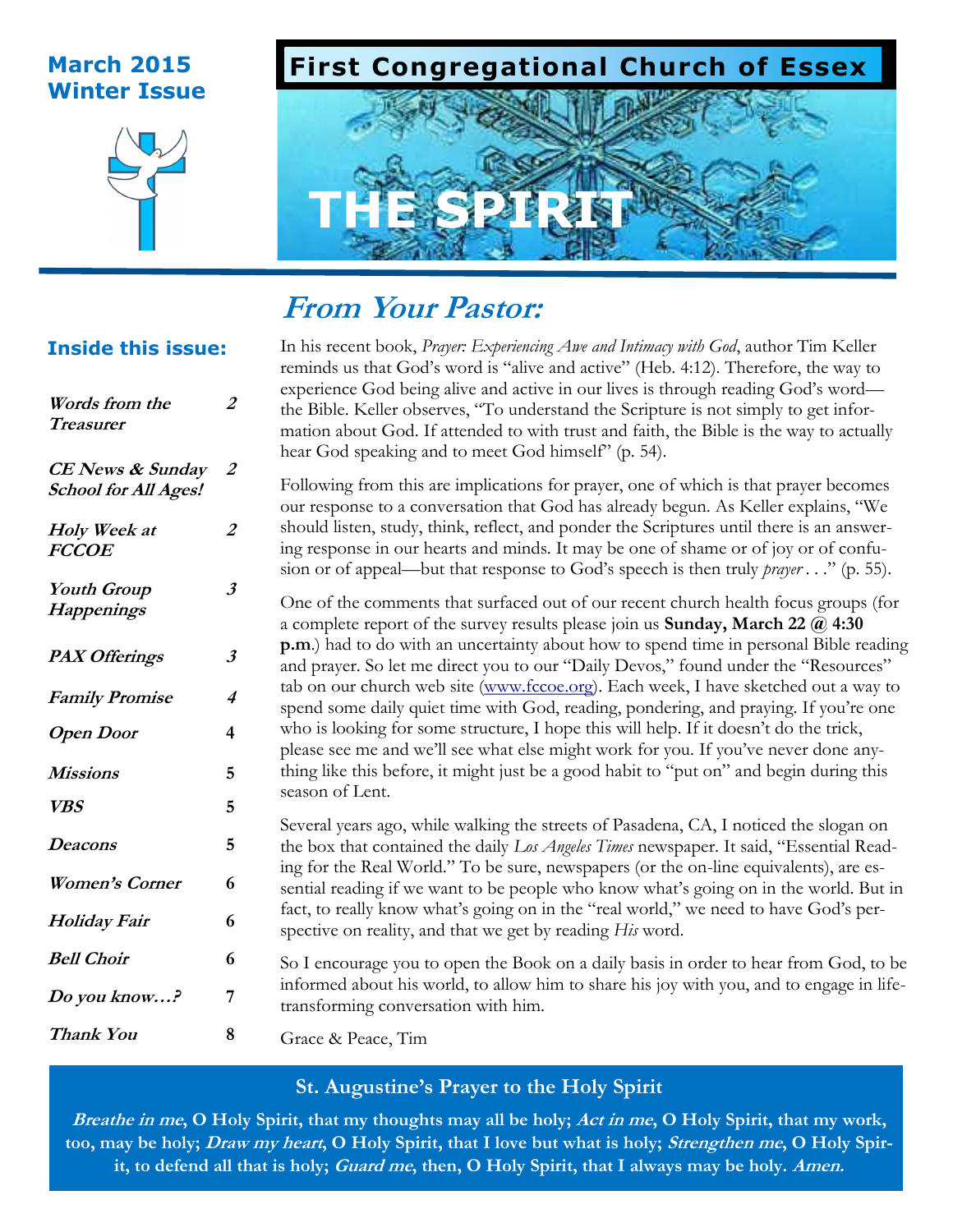# **Words from the Treasurer**

Since October the finances of the Church have shown an improvement and we have not had to transfer any money from the Endowment Fund to cover operating costs. As you know, the Endowment Fund consists of money given to the Church by our forefathers to insure our ability to continue our work in the community by spreading the Word of our Lord.

In November we held the most successful Christmas Fair ever thanks to Pam Prichard and all her wonderful workers. The grand total was \$5,397.46 (see the breakdown in the Holiday Fair article).

By working together we have been able to meet the obligations of the Church and the Trustees have made several changes to keep on budget. Jane and I appreciate your faithful giving each week and thank God for all of you. The next big news will be in the Spring when we see if the windows you all helped to purchase have lowered our heating bill.

If you would prefer to give your financial support electronically, please see the "Donate" tab on our website, www.fccoe.org.

Any questions about church finances, please feel free to ask. God bless you all. Nancy E. Roberts, Treasurer

# **Christian Ed News & Sunday School for All Ages Sundays @ 9:30 a.m.**

 The CE program here at FCCOE has had quite the busy winter, and our offerings for our church family continue through the spring!

Sunday school for all ages meets before worship from 9:30-10:20am. The curriculum we have been using for children and youth classes will continue through the end of the school year. Each of our teaching tandems – Robin and Lexi (Pre K to K using *Godly Play*), Peggy and Steve (Gr. 1-3 using *Bible Studies for Life*), Steve and Carol (Gr. 4-6 using *How Majestic Is Your Name*), Tom and Andy (MS to HS using the *Gospel Project*)– loves the content they are teaching and the kids they get to spend time with every week! Please join us on **March 22** for a special Children's Moment highlighting our teachers & the curriculum followed by an Open House to meet the teachers and ask questions, directly after worship.



Also, a quick reminder of the monthly rhythm of Children's Offerings during Worship:

- 1st Sunday of the Month: **"Family Sunday"** all children remain upstairs for the entire worship service to celebrate the Lord's Table with their families (nursery is available)
- Mid Month Sundays: **"Children's Church"** for children ages 3-9, they are dismissed before the sermon with Diane Naeger or Pam Cilluffo (and helpers) where they have been learning the "fruit of the Spirit" from Galatians 5
- Last Sunday of the Month: **"Service Sunday"** for all children, they are dismissed before the sermon with Lisa Clark and Robin Lawrenz (and helpers), where they work on projects that serve people in our church, in the surrounding community or abroad.

If you have any questions about the CE offerings, please don't hesitate to contact the CE Committee Chairs, Diane Naeger and Jason Lawrenz. Thanks!

# **Holy Week**

| March 29th       | Palm Sunday Worship @ 10:30 a.m., Sandwich Sunday to follow (please bring a sandwich to share)                                                                                                               |
|------------------|--------------------------------------------------------------------------------------------------------------------------------------------------------------------------------------------------------------|
| Hpril 2nd        | Maundy Thursday @ 7:30 p.m., Reading of the Passion Narrative and Celebration of Communion                                                                                                                   |
| April 3rd        | Good Friday $\omega$ *2-7 p.m., Stations of the Cross, Follow Jesus on a guided journey to the cross at seven<br>interactive locations throughout the church (*2-4 p.m. is for families with young children) |
| <b>April 5th</b> | Caster Sunrise Service (@ 6:00 a.m., at Conomo Pt., breakfast to follow (TBD)                                                                                                                                |
| <b>April 5th</b> | Caster Worship @ 10:30 a.m.                                                                                                                                                                                  |



*"Instruct the wise and they will be wiser still; teach the righteous and they will add to their learning. -Psalm 9:9*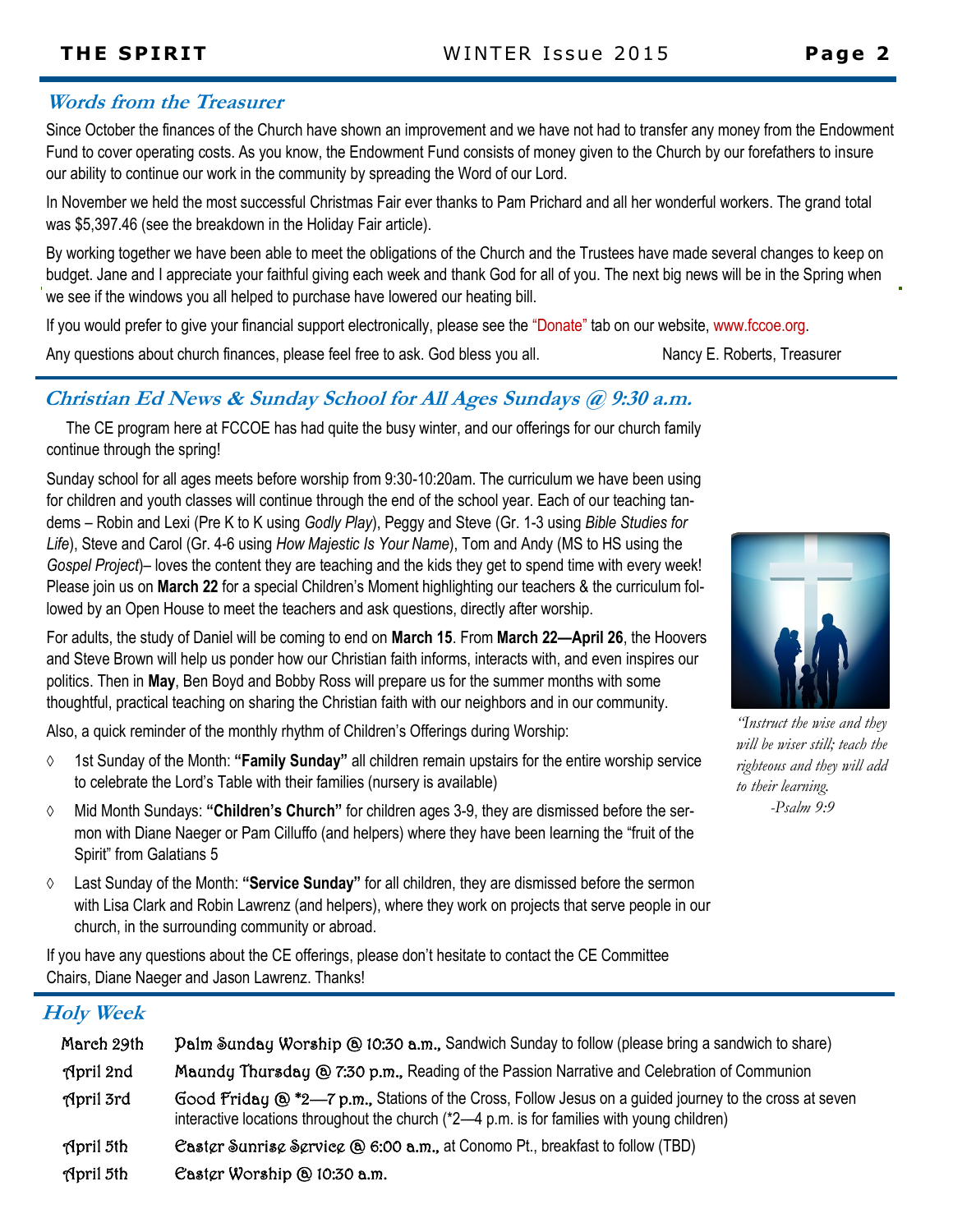# **Youth Group Happenings**

#### *Camp Berea*

Recently a group of 13 of us from the youth group returned safe and sound from Camp Berea! It was a wonderful weekend of fellowship and tubing and playing in the snow! Along with the activities, we spent the weekend looking at how 'upside down' our world is compared to the kingdom of God. We don't even recognize it until we hear Jesus' words – "love your enemies, and pray for those who persecute you…" or "he who exalts himself will be humbled and whoever humbles himself will be exalted" – now that sounds upside down. Thank God that he has come down to rescue us! Thanks to all who helped make camp Berea a success!



#### *The Gospel Project: The God Who Saves*

I'd invite you again and encourage you to invite friends to join us Sunday mornings for our Sunday school hour together with Tom Griffith and me. This is an informal time in which we catch up, pray together and study the Bible together and answer questions. We have been using the *Gospel Project* curriculum to study our Lord as the God who Saves us. What is salvation? What are we saved from? What are we saved into? Come and find out!

Then on Sunday nights we gather for our youth group time in the Church's fellowship hall downstairs. Come join us and invite your friends for food and games and discussion about issues facing us as young adults in today's world.

#### *Spring and Summer activities*

As spring and summer approach, we get excited thinking about the activities and events to hold as a youth group. Calendar updates will be sent out via e-mail and if you'd like to join the youth group's list please email me: andy.sutton318@gmail.com, and I will add you!

As always, we are open to suggestions and wishes from you students and families!

God bless you,

Andy

## **PAX : The Center for Christian Spiritual Formation**

#### **Spiritual Formation**

#### **PEACE**

**"Submit to God and be at peace with him…" Job 22:21**

As I write, I am aware of how PAX can still be a bit confusing for us here at FCCOE. What is it? How is it a part of our ministry here? Can anybody attend what is offered? And so at the risk of repetition, I would offer what I hope are some helpful responses.

If you replace the name FCCOE for PAX, then you have named the spiritual formation ministry, or program, here at our church. Our FCCOE family is welcome to attend any and all of what PAX offers. The reason the spiritual formation ministry is offered as a separate entity called PAX is because the offerings are also open to churches in the greater Boston and New England community. So often, we have a number of different churches represented in those that attend what PAX offers. This brings us to the fees that you sometimes see. The ministry of PAX is supported by the fees that are paid by those outside of FCCOE. For FCCOE folks, there is no fee. The only exception to this, are the nine month programs offered by PAX, and in that case, FCCOE members attend for a reduced fee.

It has been a great joy for me to offer these spiritual formation ministries in and through our church. Lisa Clark has joined me in the role of administrator, and is helping to keep you aware of what is being offered through PAX. It is because of Lisa's great attention that you see updated flyers around the church and bulletin inserts on Sunday morning announcing what is being offered each month.

Hope this was helpful. I look forward to seeing you at PAX events as we seek to be formed ever increasingly into the heart of Christ. —Peace, Rama Ziegenhals (ramapax@gmail.com or www.paxcenter.org)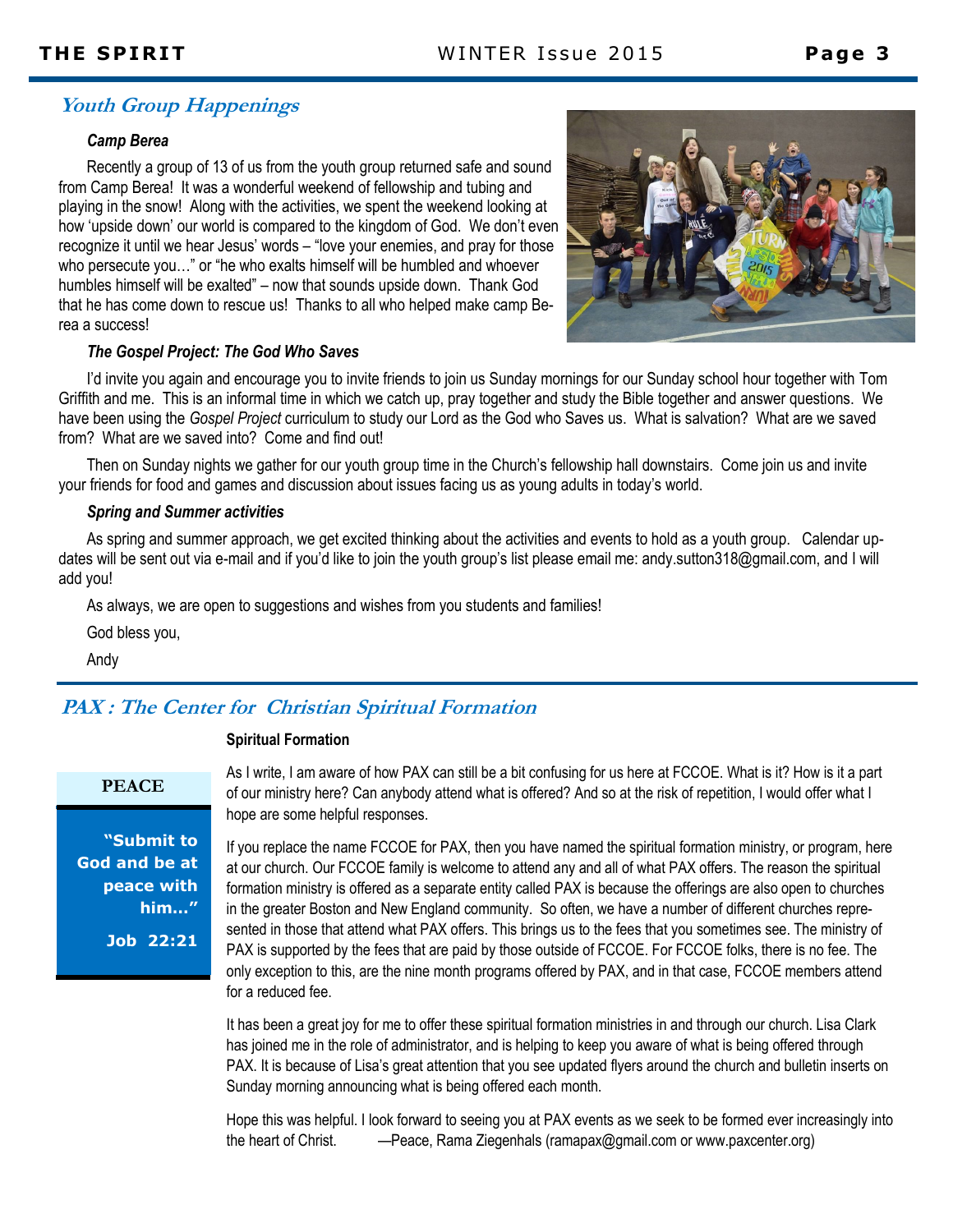# **Family Promise**

 This past fall Family Promise hosted the **1st Annual Walk to End Homelessness,** a wonderful event to help raise awareness and funds to support the North Shore Family Promise. Their next fundraiser is **The Taste of Promise** being held at the Danvers Yacht Club Wednesday May 20th 6—8 p.m. Join the celebration and taste samples from the top restaurants on the North Shore. The fun includes an auction, raffles, cash bar and live entertainment. Help us help homeless families in our community. Go to "Taste the Promise" Facebook page for tickets and more information.

 We at FCCOE are proud to have been a part of Family Promise since it's start in May, 2013. Your dedication to the program and families is so appreciated. We have witnessed many families leaving the program and finding housing and jobs and we will



continue to welcome those who come to us in need. Two families we hosted around New Years have moved on, one has been in and out of housing due to the apartments failing inspections, so they are still with us. This coming week 3/8—15, we will be hosting 4 families, 3 new families we are excited to meet. We will be using all of our classrooms and the basement to accommodate these families.

 Of course a program like this could not be possible without the volunteers of our church and other Essex churches, so we would like to take this opportunity to give a big "Thank You" to all who have volunteered. We would also like to extend an invitation to those who would like to be a part of this wonderful ministry. Our upcoming dates for the remainder of the year are **March 8—15**, **Aug. 16—23 & Oct. 11—18** . Please contact Susan Zwart at susan@foodpantry.org. if you would like to help during any of these weeks with; set-up, take-down, making or serving meals, socializing with families or sleeping over.

# **Open Door**

*Each of you should use whatever gift you have received to serve others, as faithful stewards of God's grace in its various forms.*  1 Peter 4:10

We serve the *Open Door* quarterly and monthly to satisfy a 30yr. tradition and to learn how to prepare, serve & clean as a team.

**Quarterly opportunity;** there is a very devoted group who has been helping to prepare the meal of American chop suey for a very long time. Then there are those who step up when we need fill-ins. We can always use more people to cook. We usually need 9 (9x13) pans of chop suey and 3-4 cakes of any flavor. If cooking is not your specialty there are simple donations of milk, bread, butter, coffee, and salad bar items you can provide. These items can be brought to the church on Sunday before we serve. I always have to go shopping the day of service to pick up anything we may still need, therefore donations of cash help out in this way. And don't forget you can volunteer to help serve from 4 p.m. –6 p.m. Our next opportunities to serve for 2015 are **June 1st, Sept. 7th & Dec. 7th!**

Our church has been serving dinner at the *Open Door* for about 30 years. Our meal is one of their favorites. Our church is truly blessed to have a congregation that is so caring and generous. It always amazes me the amount of people who step up to the plate when a need arises. I want to say thank you to all the wonderful people who have helped to keep this mission going.

I can never thank you enough, Carolyn Knowlton

**Monthly opportunity;** I have committed our FCCOE committees and various small groups to serve the last Sunday of every month for another year. I know we can meet the challenge and it's a wonderful way to serve together as a team! We meet at 2pm to prepare, serve, and clean-up after our meal and finish by 5pm. I ask for a cash donation from those helping that day. If you can not help by being there a cash donation is welcome to defer costs not covered. I occasionally ask the kids during Service Sunday to help me with a dessert, which is always enjoyed by the diners!

Our 2015 schedule is **: March 29th**– individual helpers, **April 26th**– Youth Group, **May 31st**– Missions, **June-July-August** I need groups to help please, **September 27th**– CE, **October 25th**– Deacons and **November & December** I need groups to help please!

I really appreciate the support and help I have received over the past 2+ yrs. It is a pleasure cooking and serving with all of you and helping our neighbors in need! Kenn, the manager loves knowing he can count on us once a month, so many thanks to all!

Peace & prayers…………….Lisa Clark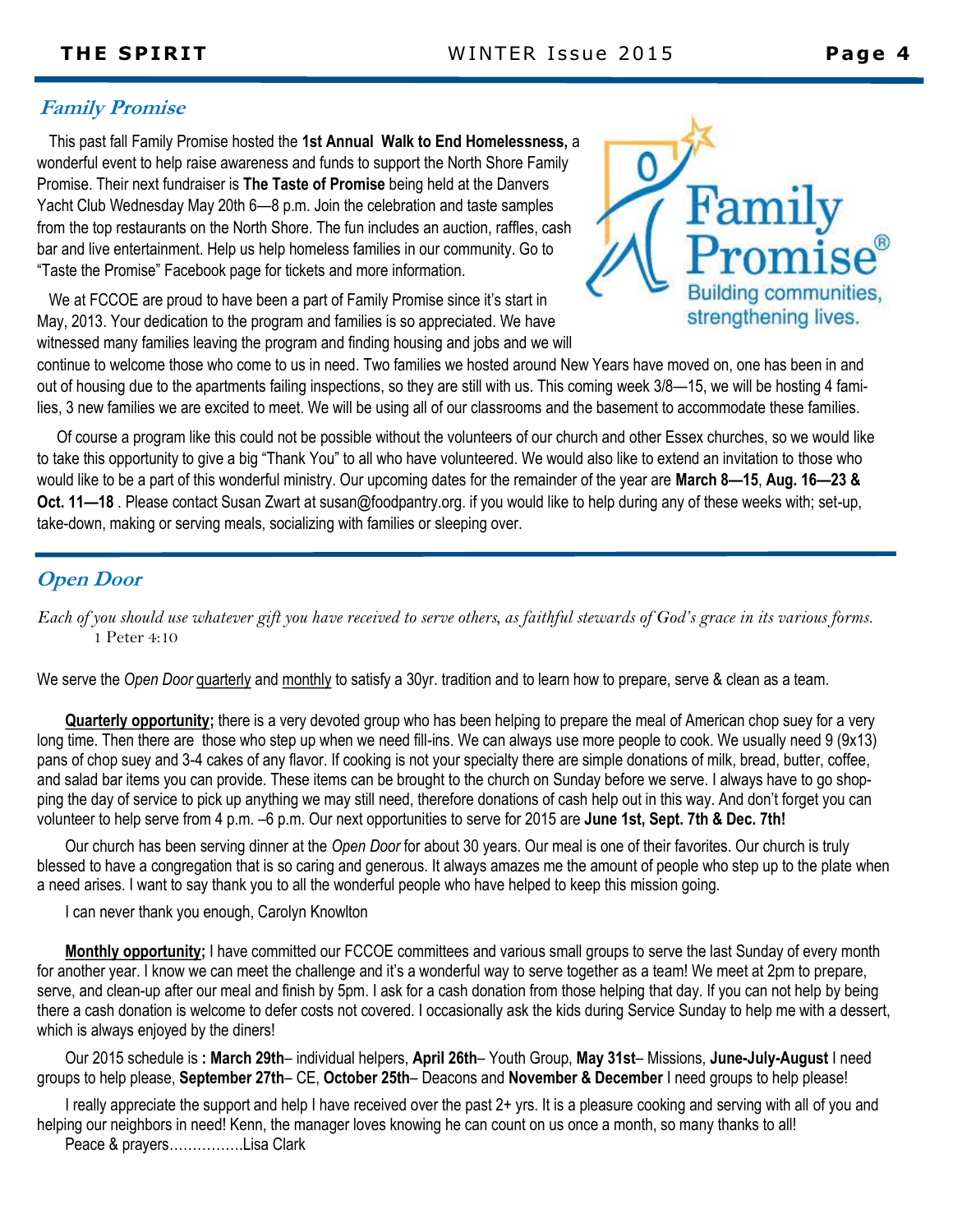# **Missions' Update**

During the winter months we have been blessed in having many Missions Moments. Amy Ketcham from the Rafiki Foundation came in November and spoke to us of her work as headmaster teaching at a private school in Ghana, Africa. Thanksgiving found us contributing to our local food shelter "Open Door" for those that were in need. Christmas time was a busy time for wrapping presents on Sandwich Sunday. Over 60 shoe boxes were filled and gaily wrapped for those children that were in such need, to be given out by Samaritan's Purse. There were also over 60 Christmas tree gifts given to our local Action group here in Gloucester. Our Christmas Eve "special" Christmas collection brought in enough contributions to give Family Promise a gift of over \$800 and the Kijabe Education Fund over \$800. Stephen and Stella Price came in December and spoke of their work in Wales and North Korea. Stella has written two books on the life of Robert Jermaine Thomas, a missionary who gave his life taking the bible into Korea. In January we had Seth and Melissa Rogati, "Young Life" in Saint Thomas come and visit. They are from Essex and had many friends and family with them including their new little daughter Beatrix.

The past month we were blessed by a visit from Craig and Lani Soderberg, Wycliffe Bible Translators, Southeast Asia. Craig and Margot Hammon and Dick Cairns have recently returned from their trip to Kenya and we look forward to hearing of their visit to the Kijabe school and orphanage.

Please keep all these missionaries in prayer that God's Word would be heard. Some Murphy, Missions Chairperson

# **VBS: Frozen Sneakpeak!**



Have you had enough of the snow and cold yet? Just think of it as preparation for VBS 2015! This summer, July 19-23 (after this winter is a distant memory), we will take an Everest Expedition through the frozen terrain to learn about Conquering Challenges with God's Mighty Power. Join us as we meet new Bible Buddies; learn that God has the power to provide, comfort, heal, forgive, and love us forever; while playing "Glacial Games", creating crafts and conducting experiments, and watching stories each of us can relate to. We'll learn fun songs and dances, meet new friends and re-connect with old friends, and have an exciting time reaching the summit of Everest Expedition VBS 2015!! Mark your calendars and watch for more information to come. See you at Base Camp, July 19th!

~Kathy Archer, VBS Director

# **Deacons' Update**

Guess who's coming to dinner?? You, I hope! The Deacons will be organizing "Dinners at 6:00" on Sat., April 18, 2015. If you sign up, you will have an opportunity to bring a salad or dessert and share a meal with 6-7 others who, perhaps, you don't know yet very well. Hopefully, most of our snow will have melted by then, and we can have a pleasant social evening getting to know each other better. If you're interested in hosting and providing a main course, please see Margot Hammon.

As we entered this Lenten season,the Deacons organized the annual Ash Wed. soup and ashes imposition last month. After we warmed up with a bowl of soup and a slice of bread, Steve Brown shared some of his spiritual journey with us: a thoughtful and helpful reminder of how God is always at work in our lives - often in spite of our own efforts!

We're currently reading N.T. Wright's Simply Christianity. Steve Brown is leading us in a discussion to start off every Deacon's meeting.

We've been reviewing with Tim the results of the Vision New England Natural Church Development surveys and focus groups that 30 of our congregants participated in. Results will be further analyzed and discussed with Church Council.

Plans are underway to join in a tri town (Hamilton - Wenham - Essex) volunteer program called "Friendship Works". This is a volunteer caregiver program that matches trained volunteers from church with elderly in town that have expressed an interest in the program. Jane Murphy will be our liason.

Our retreat for Deacons and other Shepherds held in Nov. gave us opportunity to reflect on personal and congregational stages of spiritual growth, as well as to share ideas for more effective shepherding. This was time well spent as we grew together through discussion and reflection led by Tim. Our thanks to Lisa Reis for hosting us.

Of course, the deacons have the usual responsibilities of gathering readers, ushers, greeters, and "pray-ers" for Sunday morning. It's so helpful to see names on the sign up sheets on the vestry round table. Please consider offering your services: we'd love to have lots of participation. We also had a lot of fun helping to cook and serve at Open Door one Sun. last month. Lisa Clark can always use your help.

Margot Hammon & Steve Brown, Deacon Co-Chairs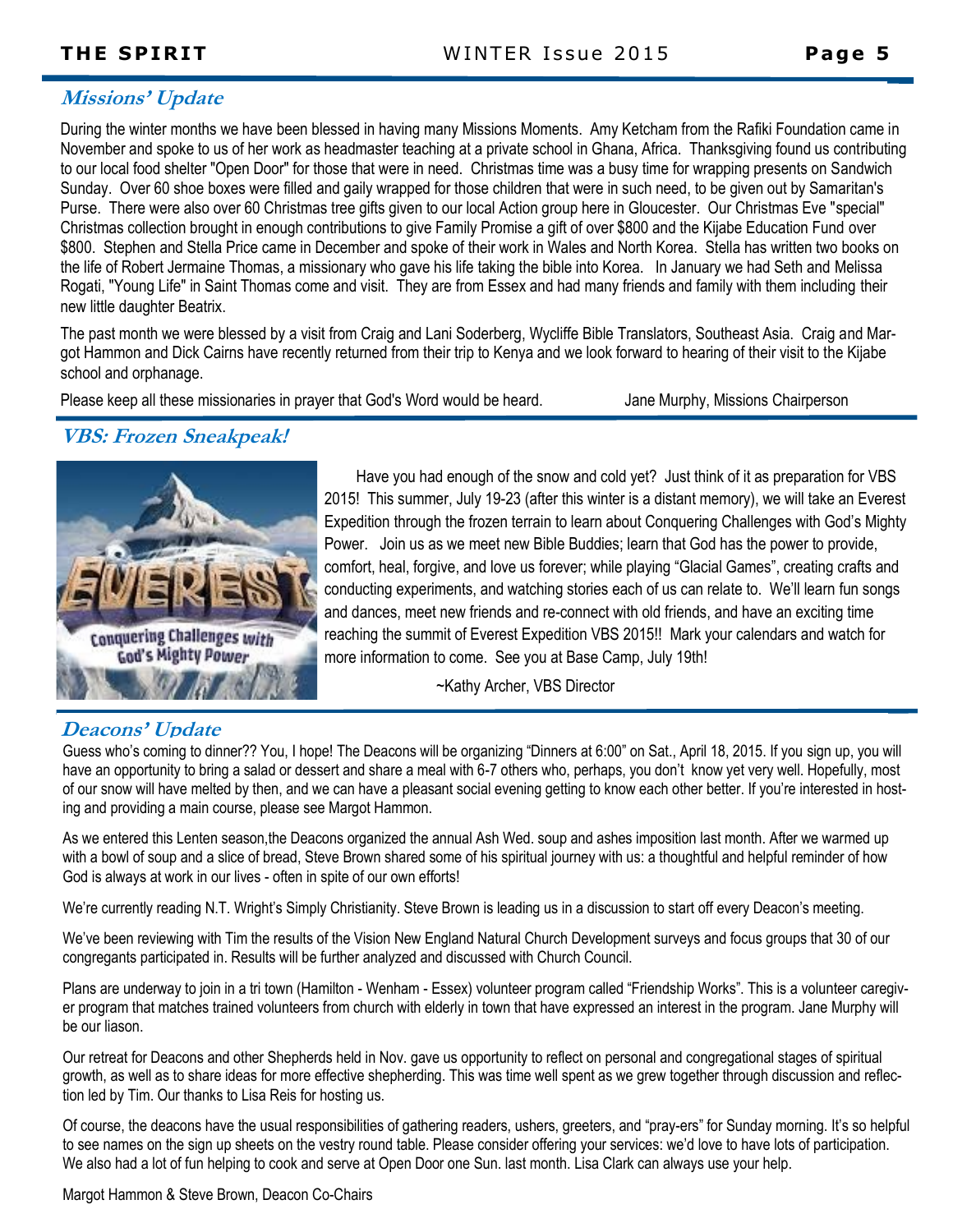# **The Women's Corner**

Dear Friends,

Upon returning from our shortened stay in Florida this year, I was completely unprepared for the sight of massive snow banks, only to be increased by the storm that hit the day after we arrived in Essex. I was tempted to complain and become as depressed as certain friends had become. BUT….

When I was in Florida my sister loaned me a little book entitled "One Thousand Gifts". This small treasure was an eye opener. Each segment was a lesson in counting your blessings and the uplift to your entire outlook that thankfulness in EVERY situation can bring to your life.

With this fresh outlook in mind I began to look at the snowbanks with a new perspective, namely, enjoying the beauty of sparkling sunshine on a white landscape. The whole point of the book is: enjoy the beauty with a thankful eye, knowing that God has made us able to see beauty. And to take the thankfulness to the level that God has made us able to see at all.

Seeing every facet of life as a vehicle to inspire gratitude to a great God will transform us from being overwhelmed by the daily grind to a lightness of heart that buoy the spirit and quickens our steps.

On another note, I solicit any suggestions you could share re: activities for us women.

Only 20 more days until it's officially spring!! Caroline

# **Holiday Fair: 2014 Review**

Thank you all for a successful 2014 fair. Best one yet! Our total was **\$5397.**

Silent Auction: \$2,231, Luncheon: \$957, White Elephant: \$943, Crafts: \$616, Bake Table: \$568, Gingerbread Creches: \$81

I'm sure you're asking yourself what you can do to help me do this again in 2015! I have the answer!

- Save those glass pie plates you no longer need. We use them for the bake table.
- Saving those White Elephant items, breaking \$1000 would be great.
- Craft table is an area that is capable of producing more income. All ideas and donations are appreciated.
- I am hoping to have more "greens" for sale in the fall. I will be in need of interesting baskets and containers.

Most importantly, I need someone who will help me with the fair. Someone who can brainstorm with me and someone who is able to help with small "stuff" before the fair. I have been "in charge" of the craft table and the Silent Auction. Both take a lot of time, and some help would be appreciated. (Pam Prichard 978-546-1099)

# **BellzUp!**

### **North Shore Ringers**

If you want to join, or if you know of a child who might be ideal for this ministry, now is the time. Already the **North Shore Ringers**  have been confirmed for the 2015 Topsfield Fair (all ringers are given free admission!), and well as State Senator Bruce Tarr's annual toy drive next December. Right now, enrollment is down and we need ringers. If you know of a youngster who is in grade 1 through high school, we have a place ready and waiting! We meet every Sunday afternoon between 3 and 5:30. Exact times depend on the age of the prospective ringer.

One of the great aspects of being a member of the **North Shore Ringers** is that an ability to read and write music is not required. In fact, the teaching of music theory is included with the **North Shore Ringers**, and there is no charge to join. However, a certain level of commitment must be requested by the director for the ministry to flourish and prosper.

# Paul Revere Ringers

The *Paul Revere Ringers* will be appearing on Easter Sunday with the FCCOE choir. If you wish to become involved with us, talk with Greg Naeger. With both ministries, an ability to read music is not required. In fact, this is a great way to be introduced to the world of music.

**Contact:** Greg Naeger @ (978)380-2250 **or** no.shoreyouthringers@comcast.net **or** prringers@comcast.net **or** "LIKE" us on Facebook!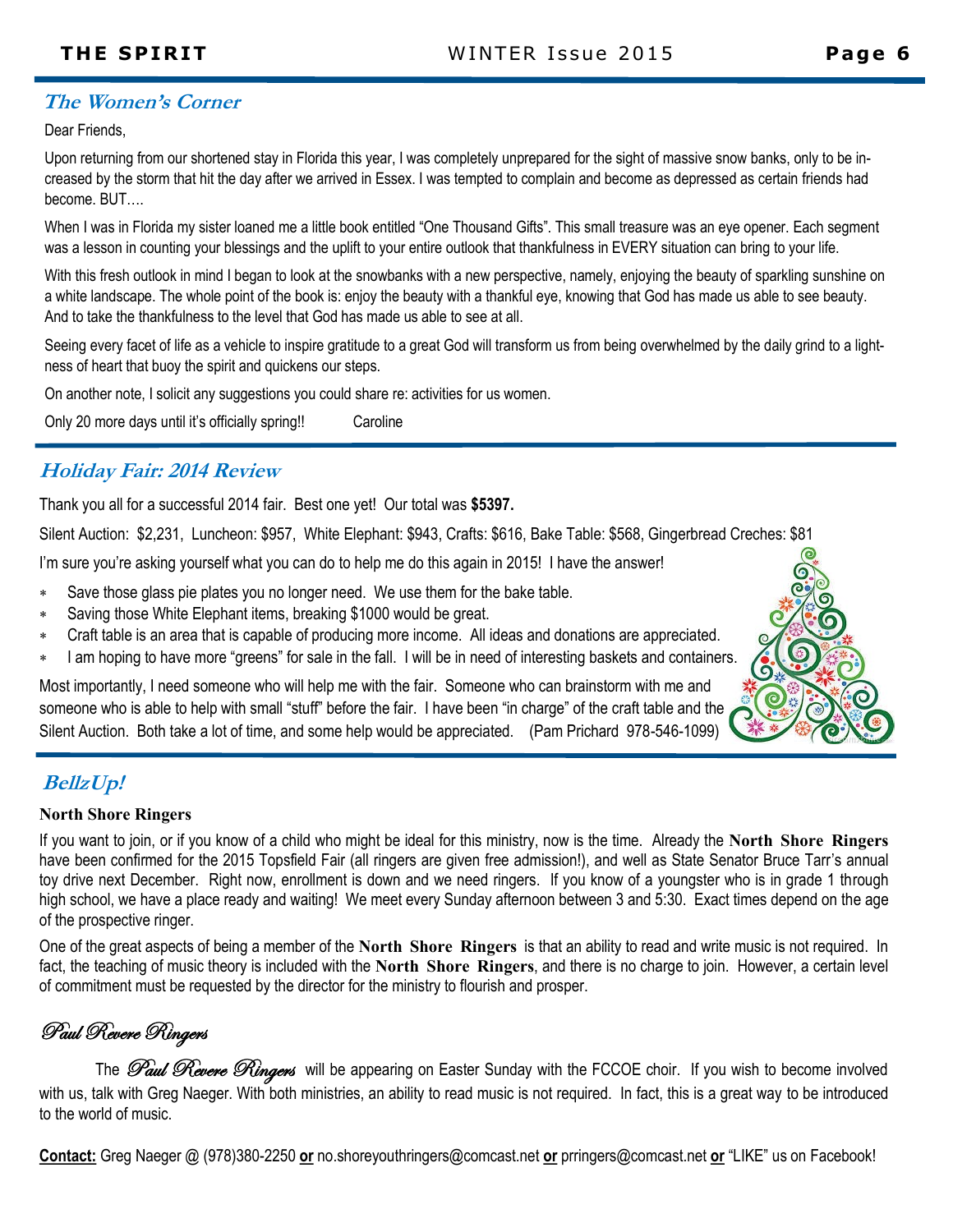# **Do You Know…**

...**Shelly Ross**??? So let me introduce you to her through some questions Jess Webb asked.

### **Where did you grow up?**

Sterling, VA

#### **How many siblings?**

Eight sisters and one brother

#### **How many children do you have?**

A two year old son, Chale, and one year old daughter, Luelle

### **Favorite family vacations or fun trips or memories?**



My grandparents had a house on the Chesapeake bay in Eastern VA. We spent many summers there fishing, crabbing, boating, and exploring.

In high school and college I went on three, eight week long summer trips to China to teach English classes and engage with students on a spiritual level. Getting to go to the Great Wall of china was one of the most incredible things I've ever done.

### **College? Major? Favorite classes? Current work?**

I went to James Madison university in Harrisonburg, Virginia. I got my bachelors of science in nursing. I worked as a pediatric nurse at a hospital in Virginia and as a school nurse at a high school before having kids. I'm staying home with kids now and may go back to work as a nurse when they are older.

### **When did you get married?**

May 1, 2010

### **When did you start attending FCCOE?**

November 2012

#### **Funny stories associated with FCCOE experiences?**

I went to a non denominational church growing up so when we first started at FCCOE the standing, sitting, and traditional prayers and songs intimidated me because I was afraid to do something wrong. After being here for a few years, I appreciate how the traditions are meaningful and how people are genuine and make me feel welcome.

### **Passions, hobbies, interests?**

I love running and before my back surgeries used to run 13+ miles just for fun. I love cooking and trying new recipes. I love infomercials and could be suckered into buying almost anything after watching one.

### **Favorite quote? movie? song?**

"The breaking of the alabaster box and the anointing of the Lord filled the house with the odour, with the sweetest odour. Everyone could smell it. Whenever you meet someone who has really suffered; been limited, gone through things for the Lord, willing to be imprisoned by the Lord, just being satisfied with Him and nothing else, immediately you scent the fragrance. There is a savour of the Lord. Something has been crushed, something has been broken, and there is a resulting odour. of sweetness." -Watchman Nee

### **Favorite thing about FCCOE?**

I love that people are authentic. I'm honored to be a part of this church while we are here for seminary and am humbled by how intentional, loving, and generous the church has been to us in our short time there.

### **Anything else interesting about yourselves that you want to share?**

I'm terrified of the dentist and I really want to ride in a hot air balloon before I die.